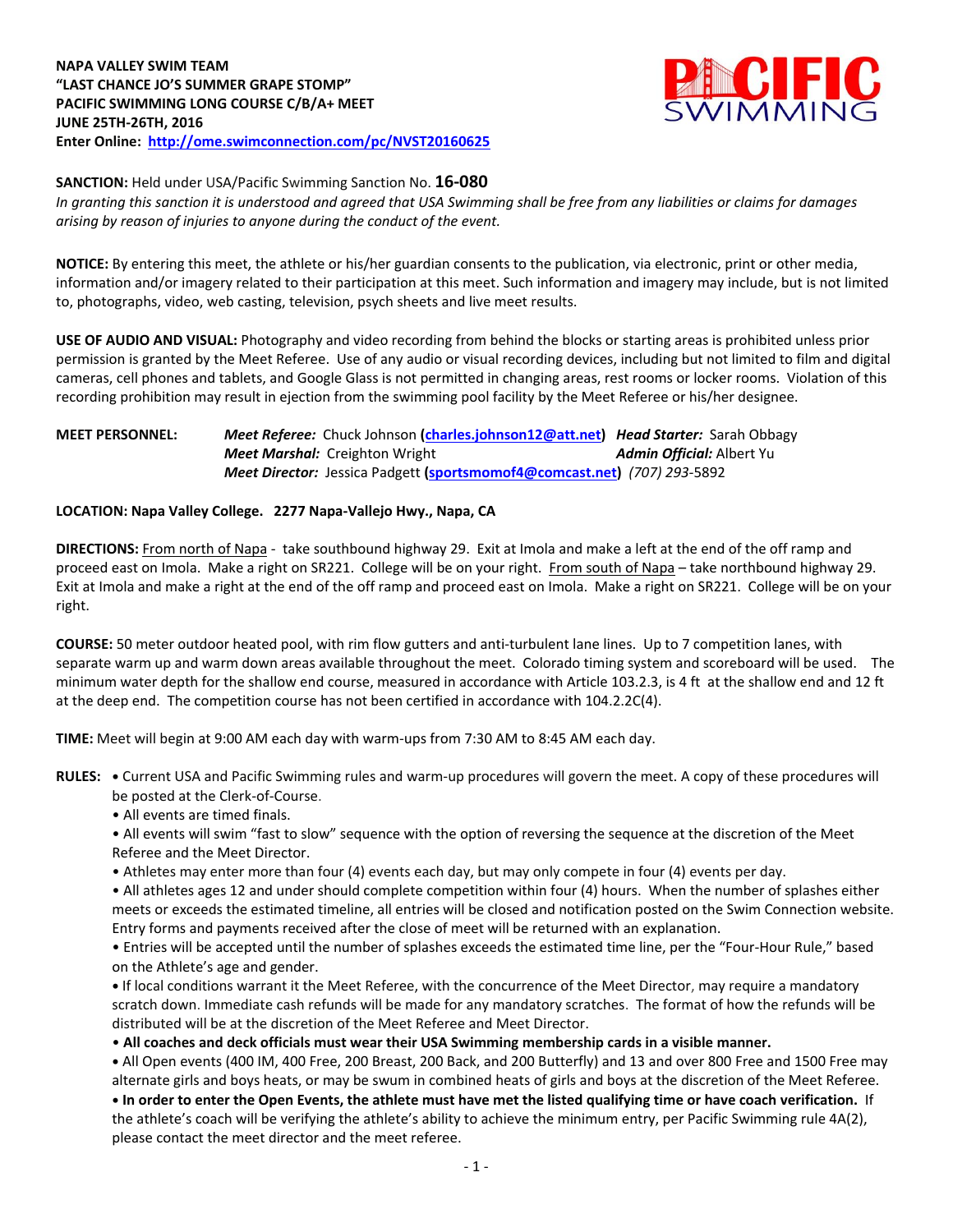**• SHOULD THE MEET REACH CAPACITY AND NEED TO BE CLOSED PRIOR TO THE "CLOSE DATE" LISTED ON THE MEET SHEET, ABSOLUTELY NO ADDITIONAL ENTRIES WILL BE ACCEPTED AFTER THAT DATE (WHICH WILL BE LISTED ON OME SWIMCONNECTION). THIS INCLUDES MAIL-IN ENTRIES. MAIL-IN ENTRIES MUST BE POSTMARKED BY THE CLOSE DATE LISTED ON SWIM CONNECTION IN ORDER TO BE ACCEPTED. IF THEY ARE POSTMARKED AFTER SAID DATE, THEY WILL NOT BE ACCEPTED AND THE ATHLETE WILL NOT BE ENTERED.**

**•** The 800 Free and 1500 Free will be swum as mixed events (girls and boys swim together). The 1500 Free will be limited to 3 heats (or 21 athletes). The 800 free will be limited to 6 heats (or 42 athletes). These events will be automatically closed when they hit capacity. Athletes in the 800 Free and 1500 Free are required to provide their own timers, as well as lap counters.

**UNACCOMPANIED ATHLETES:** Any USA Swimming athlete-member competing at the meet must be accompanied by a USA Swimming member-coach for the purposes of athlete supervision during warm-up, competition and warm-down. If a coach-member of the athlete's USA Swimming Club does not attend the meet to serve in said supervisory capacity, it is the responsibility of the athlete or the athlete's legal guardian to arrange for supervision by a USA Swimming member-coach. The Meet Director or Meet Referee may assist the athlete in making arrangements for such supervision; however, it is recommended that such arrangements be made in advance of the meet by the athlete's USA Swimming Club Member-Coach.

**RACING STARTS:** Athletes must be certified by a USA Swimming member-coach as being proficient in performing a racing start, or must start the race in the water. It is the responsibility of the athlete or the athlete's legal guardian to ensure compliance with this requirement.

**RESTRICTIONS:** • Smoking and the use of other tobacco products is prohibited on the pool deck, in the locker rooms, in spectator

- seating or standing areas and in all areas used by athletes, during the meet and during warm-up periods.
- Sale and use of alcoholic beverages is prohibited in all areas of the meet venue.
- No glass containers are allowed in the meet venue.
- No propane heater is permitted except for snack bar/meet operations.
- All shelters must be properly secured.
- Changing into or out of swimsuits other than in locker rooms or other designated areas is prohibited.

• Destructive devices, to include but not limited to, explosive devices and equipment, firearms (open or concealed), blades, knives, mace, stun guns and blunt objects are strictly prohibited in the swimming facility and its surrounding areas. If observed, the Meet Referee or his/her designee may ask that these devices be stored safely away from the public or removed from the facility. Noncompliance may result in the reporting to law enforcement authorities and ejection from the facility. Law enforcement officers (LEO) are exempt per applicable laws.

# • **ONLY COACHES TENTS WILL BE ALLOWED ON THE POOL DECK. NO TENTS, EZ UPS, CHAIRS (EXCEPT THOSE FOR COACHES) OR ANY FORM OF "SET UP" OR "LOITERING" WILL BE ALLOWED ON POOL DECK. TEAM TENT/SET UP WILL BE ALLOWED IN THE BLEACHERS AND THE AREA ABOVE THE BLEACHERS.**

- During general warm-up, athletes must use 3-point entry into the pool.
- No pets, except for "service assistance animals" are allowed anywhere in the meet venue.
- No food or drink is allowed in the locker rooms.

**ELIGIBILITY:** • Athletes must be current members of USA Swimming and enter their name and registration number on the meet entry card as they are shown on their Registration Card. If this is not done, it may be difficult to match the athlete with the registration database. The meet host will check all athlete registrations against the SWIMS database and if not found to be registered, the Meet Director shall accept the registration at the meet (a \$10 surcharge will be added to the regular registration fee). Duplicate registrations will be refunded by mail.

• Athletes in the "A" Division must have met at least USA Swimming Motivational "A" minimum time standard. Athletes in the "B" Division must have met at least the listed "B" minimum time standard. All entry times slower than the listed "B" time standard will be in the "C" Division.

• Entries with **"NO TIME" will be accepted for all entries except the OPEN events (SEE RULES) and will be seeded in the slowest heat(s) of the "C" division**. **In order to enter the OPEN events, the athlete must have met the listed qualifying time or have coach verification.**

 • Entry times submitted for this meet will be checked against a computer database and may be changed in accordance with Pacific Swimming Entry Time Verification Procedures.

• Disabled athletes are welcome to attend this meet and should contact the Meet Director or Meet Referee regarding any special accommodations on entry times and seeding per Pacific Swimming policy.

• Athletes 19 years of age and over may compete in the meet for time only, no awards. Such athletes must have met standards for the 17-18 age group.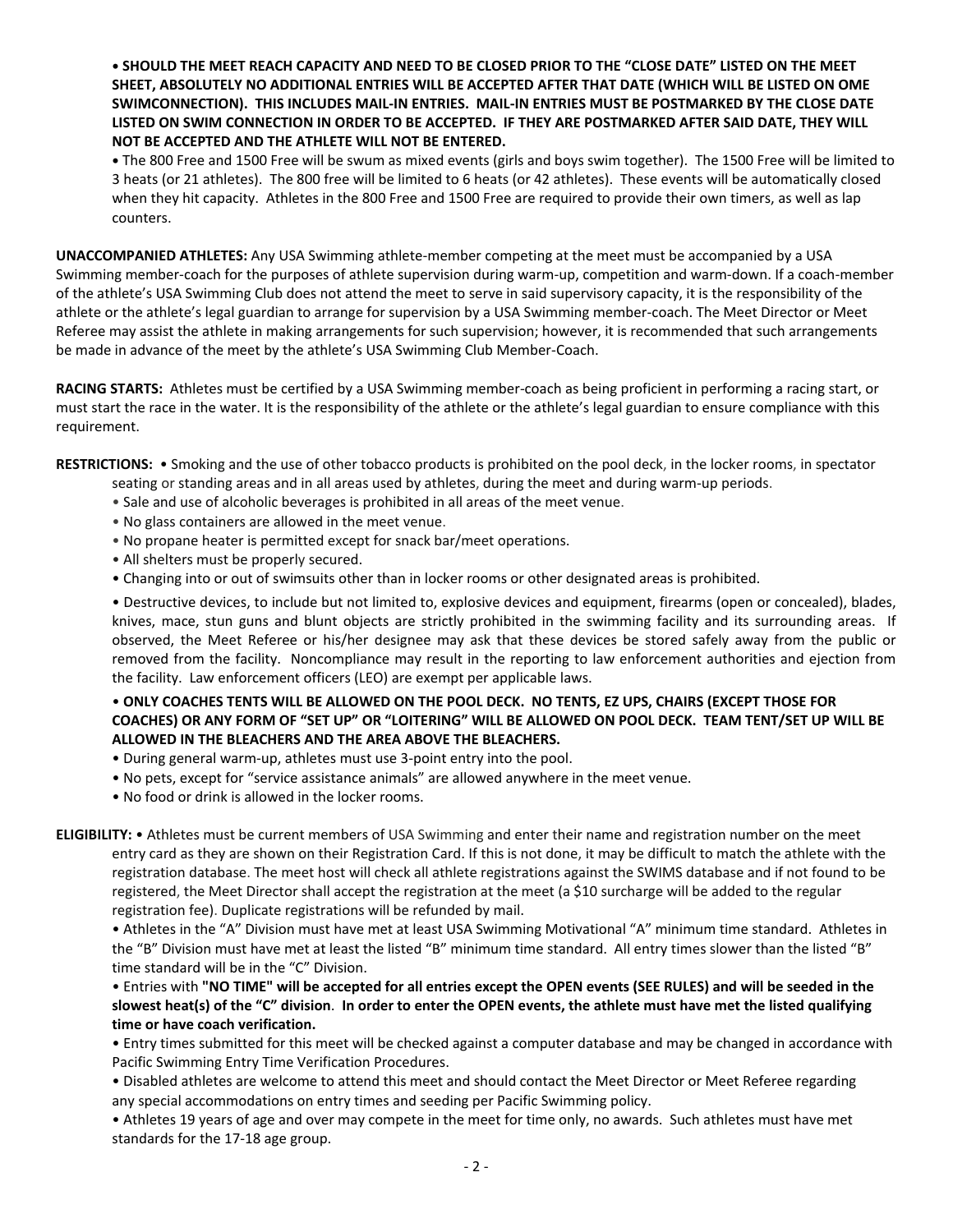• The athlete's age will be the age of the athlete on the first day of the meet.

**ENTRY PRIORITY:** Entries from members of Zone 3 clubs (including unattached athletes training with those teams) postmarked or entered online by June 6, shall be given first priority for acceptance to the meet. All entries from other zones in Pacific Swimming or from other LSC's, postmarked or entered on line by the entry deadline shall be considered in the order they are received.

**ENTRY FEES:** \$4.00 per event plus a \$10.00 participation fee per athlete. Entries will be rejected if payment is not sent at time of request. No refunds will be made, except mandatory scratch downs.

**ONLINE ENTRIES:** To enter online go to **<http://ome.swimconnection.com/pc/NVST20160625>** to receive an immediate entry confirmation. This method requires payment by credit card. Swim Connection, LLC charges a processing fee for this service, equal to \$1 per Athlete plus 5% of the total Entry Fees. Please note that the processing fee is a separate fee from the Entry Fees. If you do not wish to pay the processing fee, enter the meet using a mail entry. **Entering online is a convenience, is completely voluntary, and is in no way required or expected of an athlete by Pacific Swimming.** Online entries will be accepted through Monday, **June 13th at 5:00 pm.** 

**MAILED OR HAND DELIVERED ENTRIES**: Entries must be on the attached consolidated entry form. Forms must be filled out completely and printed clearly with athlete's best time. Entries must be postmarked by midnight, Saturday, **June 11th** or hand delivered by 5:00 p.m. Monday, **June 13th**. No late entries will be accepted. Requests for confirmation of receipt of entries should include a self-addressed envelope.

**Make check payable to**: **Napa Valley Swim Team Mail entries to: Jessica Padgett deliver entries to: Jessica Padgett deliver entries to: Jessica Padgett** 

 **120 W Macarthur St. 120 W Macarthur St. Sonoma, CA 95476 Sonoma, CA 95476**

**CHECK-IN:** The meet will be deck seeded. Athletes must check-in at the Clerk-of-Course. No event shall be closed more than 30 minutes before the scheduled start of the session. Close of check-in for all individual events shall be no more than 60 minutes before the estimated time of the start of the first heat of the event. Athletes who do not check in will not be seeded and will not be allowed to compete in that event.

**SCRATCHES:** Any athletes not reporting for or competing in an individual timed final event that they have checked in for shall not be penalized. Athletes who must withdraw from an event after it is seeded are requested to inform the referee immediately.

# **AWARDS:**

- **Individual events:** Ribbons will be awarded to the 1st 7th place finishers in the "A," "B" and "C" divisions, for each event and age group (8&U, 9-10, and 11-12, 13-14, 15-16, 17-18.) The 13 & Over individual events will be swum in combined heats, with awards given for each separate age group (13-14, 15-16, 17-18). The 10 & Under individual events will be swum in combined heats, with awards given for each separate age group (8 & U, 9-10). Athletes 19 years of age and older will not receive awards.
- **Open events:** Will be swum in combined heats, with no awards being given.
- "A" medals will be awarded to athletes achieving new "USAS-A" times swum during this meet only.  $\Box$
- **AWARDS MUST BE PICKED UP ON SUNDAY, THE LAST DAY OF THE MEET, BY A TEAM'S COACH OR TEAM REPRESENTATIVE. AWARDS WILL NOT BE MAILED.**
- **NON ZONE 3 CLUBS AND UNATTACHED ATHLETES**: CLUBS AND ATHLETES MUST COORDINATE WITH THE AWARDS DESK PICK UP &/OR DELIVERY OF AWARDS AND FOR THOSE AWARDS NOT PICKED UP. IF AWARDS WILL NOT BE ABLE TO BE PICKED UP ON THE LAST DAY OF THE MEET, A PRE-PAID ENVELOPE MUST BE PROVIDED.
- **AWARDS WILL NOT BE INDIVIDUALLY DISTRIBUTED THROUGHOUT THE MEET.**

**ADMISSION:** Free. A 2 day program will be available for a nominal fee.

**SNACK BAR & HOSPITALITY:** A snack bar will be available throughout the competition. Coaches and working deck officials will be provided lunch. Hospitality will serve refreshments to timers and volunteers.

**MISCELLANEOUS:** No overnight parking is allowed. Facilities will not be provided after meet hours.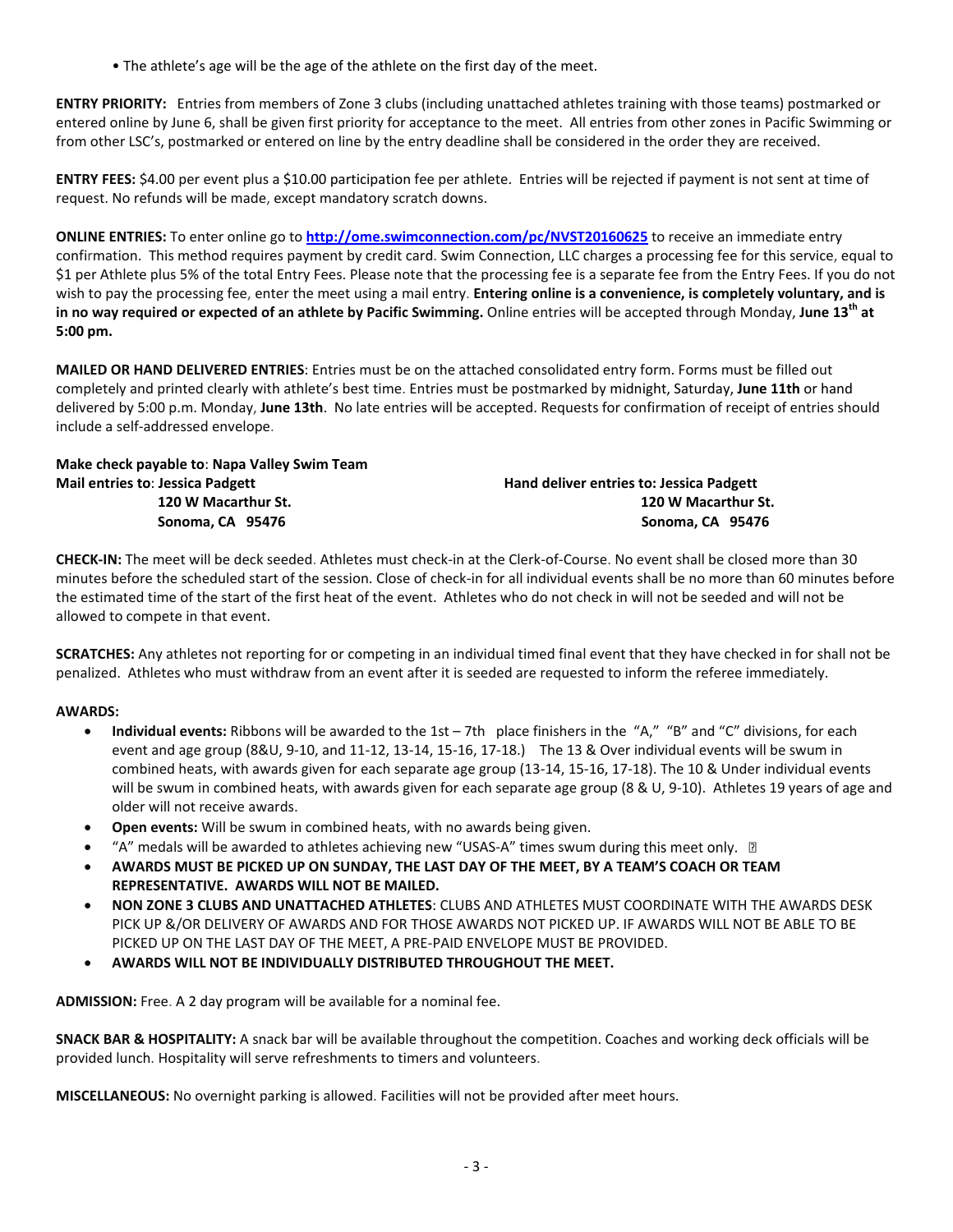**MINIMUM OFFICIALS:** At least seven days prior to the start of the meet, meet management (Meet Director and/or Meet Referee) shall contact a representative from each club participating in the meet, and provide a preliminary inventory of the officials that club is required to provide for each session. Each club shall, by the start of the meet, provide to the Meet Director or designee a list of Officials who have agreed to represent that club during each session of the meet.

At the meet, meet management shall conduct an inventory of officials, and shall compare the number of athletes entered in each session by each club with the number of officials present representing each club. If meet management certifies that a club has not provided sufficient officials for any session of the meet in accordance with the table below, excluding finals in a trials and finals meet, the club will be fined \$100 per missing official per session of the meet.

| <b>Club Athletes entered in session</b> | Trained and carded officials required |  |  |  |  |  |  |
|-----------------------------------------|---------------------------------------|--|--|--|--|--|--|
| $1 - 10$                                |                                       |  |  |  |  |  |  |
| $11 - 25$                               |                                       |  |  |  |  |  |  |
| 26-50                                   |                                       |  |  |  |  |  |  |
| $51 - 75$                               |                                       |  |  |  |  |  |  |
| 76-100                                  |                                       |  |  |  |  |  |  |
| 100 or more                             |                                       |  |  |  |  |  |  |

**\*Zone 3 will include assigned and working Colorado, Intermediary/ Chief Timing Judge, and Computer operator in the count of officials for a session although these positions are not carded. Zone 3 will accept uncarded Trainees in the count of officials for up to two sessions. Clubs may use officials "borrowed" from other clubs, or unattached officials at the meet who agree, to fulfill their obligation under the rule.**

# **EVENTS**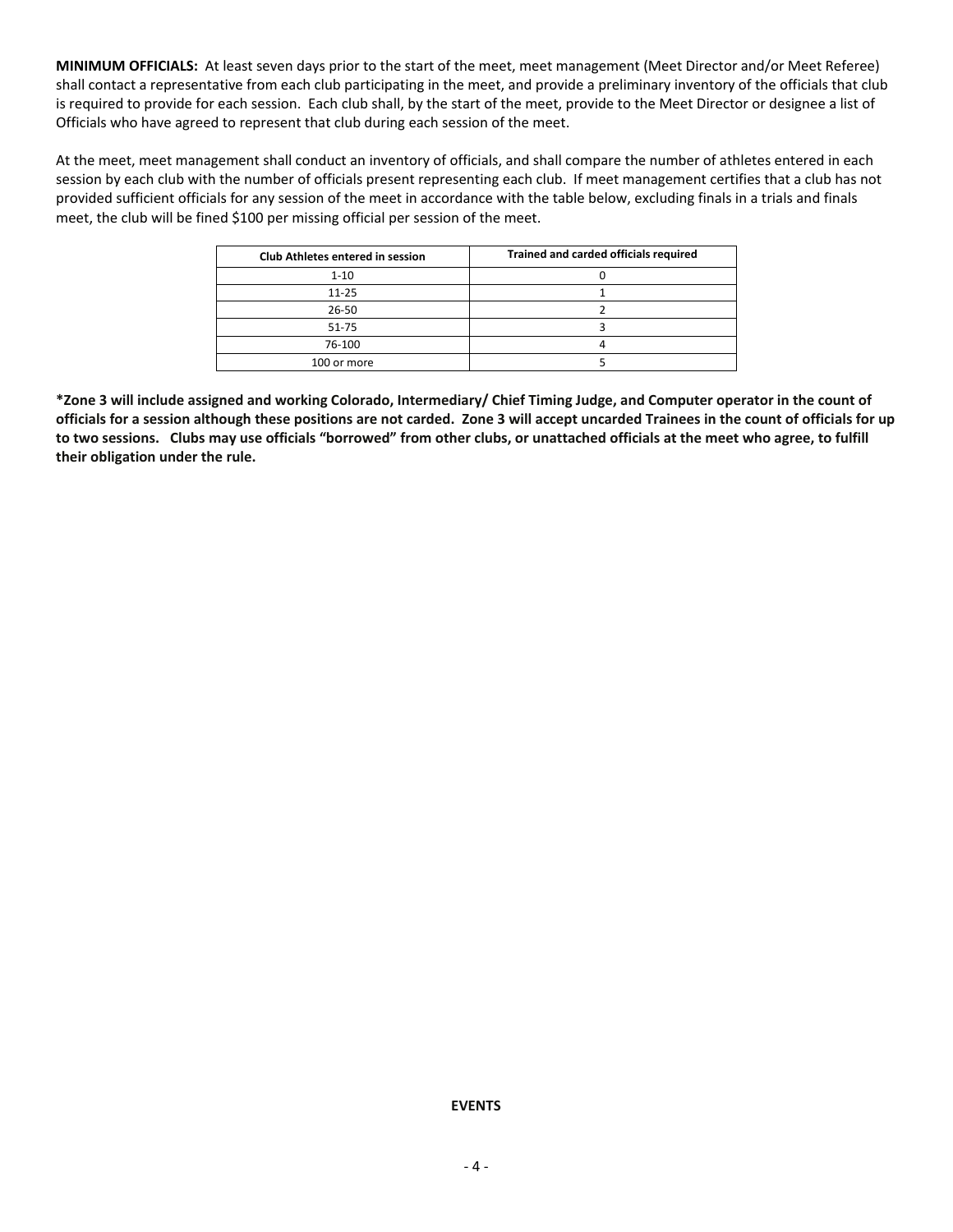|                | SATURDAY, June 25, 2016                                                |                |               | <b>SUNDAY, June 26, 2016</b>                                       |               |
|----------------|------------------------------------------------------------------------|----------------|---------------|--------------------------------------------------------------------|---------------|
| <b>EVENT#</b>  | <b>EVENT</b>                                                           | <b>EVENT#</b>  | <b>EVENT#</b> | <b>EVENT</b>                                                       | <b>EVENT#</b> |
| $\mathbf{1}$   | <b>OPEN 400 IM</b><br>Girls Min Time: 7:23.79<br>Boy Min Time: 7:13.49 | $\overline{2}$ | 35            | OPEN 400 FREE<br>Girls Min Time: 6:23.89<br>Boy Min Time: 6:15.49  | 36            |
| $\overline{3}$ | 10 & Under 100 Free                                                    | $\overline{4}$ | 37            | 10 & Under 100 Breast                                              | 38            |
| 5              | 13 & Over 200 Free                                                     | 6              | 39            | 11-12 100 Breast                                                   | 40            |
| $\overline{7}$ | 11-12 100 Fly                                                          | 8              | 41            | 13 & Over 100 Back                                                 | 42            |
| 9              | 13 & Over 100 Fly                                                      | 10             | 43            | 11-12 50 Fly                                                       | 44            |
| 11             | 11-12 50 back                                                          | 12             | 45            | 10 & Under 50 Fly                                                  |               |
| 13             | 10 & Under 200 Free                                                    | 14             | 47            | OPEN 200 Breast<br>Girl Min Time: 3:54.59<br>Boy Min Time: 3:49.99 |               |
| 15             | OPEN 200 Back<br>Girls Min Time: 3:27.69<br>Boy Min Time: 3:22.79      | 16             | 49            | 11-12 100 Back                                                     |               |
| 17             | 11-12 50 Breast                                                        | 18             | 51            | 10 & Under 50 Back                                                 |               |
| 19             | 10 & Under 50 Breast                                                   | 20             | 53            | 13 & Over 200 IM                                                   |               |
| 21             | 13 & Over 50 Free                                                      | 22             | 55            | 11-12 200 IM                                                       |               |
| 23             | 11-12 200 Free                                                         | 24             | 57            | 10 & Under 200 IM                                                  |               |
| 25             | 10 & Under 100 Back                                                    | 26             | 59            | 13 & Over 100 Free                                                 |               |
| 27             | 13 & Over 100 Breast                                                   | 28             | 61            | 11-12 100 Free                                                     |               |
| 29             | 11-12 50 Free                                                          | 30             | 63            | 10 & Under 50 Free                                                 |               |
| 31             | 10 & Under 100 Fly                                                     | 32             | 65            | OPEN 200 Fly<br>Girl Min Time: 3:29.09<br>Boy Min Time: 3:22.49    |               |
| 33             | 13 & Over 1500 Free                                                    |                | 67            | 13 & Over 800 Free                                                 |               |
|                |                                                                        |                |               |                                                                    |               |

|      | <b>SUNDAY, June 26, 2016</b> |                                                                    |               |  |  |  |  |  |
|------|------------------------------|--------------------------------------------------------------------|---------------|--|--|--|--|--|
| ENT# | <b>EVENT#</b>                | <b>EVENT</b>                                                       | <b>EVENT#</b> |  |  |  |  |  |
| 2    | 35                           | OPEN 400 FREE<br>Girls Min Time: 6:23.89<br>Boy Min Time: 6:15.49  | 36            |  |  |  |  |  |
| 4    | 37                           | 10 & Under 100 Breast                                              | 38            |  |  |  |  |  |
| 6    | 39                           | 11-12 100 Breast                                                   | 40            |  |  |  |  |  |
| 8    | 41                           | 13 & Over 100 Back                                                 | 42            |  |  |  |  |  |
| 10   | 43                           | 11-12 50 Fly                                                       | 44            |  |  |  |  |  |
| 12   | 45                           | 10 & Under 50 Fly                                                  | 46            |  |  |  |  |  |
| 14   | 47                           | OPEN 200 Breast<br>Girl Min Time: 3:54.59<br>Boy Min Time: 3:49.99 | 48            |  |  |  |  |  |
| 16   | 49                           | 11-12 100 Back                                                     | 50            |  |  |  |  |  |
| 18   | 51                           | 10 & Under 50 Back                                                 | 52            |  |  |  |  |  |
| 20   | 53                           | 13 & Over 200 IM                                                   | 54            |  |  |  |  |  |
| 22   | 55                           | 11-12 200 IM                                                       | 56            |  |  |  |  |  |
| 24   | 57                           | 10 & Under 200 IM                                                  | 58            |  |  |  |  |  |
| 26   | 59                           | 13 & Over 100 Free                                                 | 60            |  |  |  |  |  |
| 28   | 61                           | 11-12 100 Free                                                     | 62            |  |  |  |  |  |
| 30   | 63                           | 10 & Under 50 Free                                                 | 64            |  |  |  |  |  |
| 32   | 65                           | OPEN 200 Fly<br>Girl Min Time: 3:29.09<br>Boy Min Time: 3:22.49    | 66            |  |  |  |  |  |
|      | 67                           | 13 & Over 800 Free                                                 |               |  |  |  |  |  |

Use the following URL to find the time standards: <http://www.pacswim.org/swim-meet-times/standards>